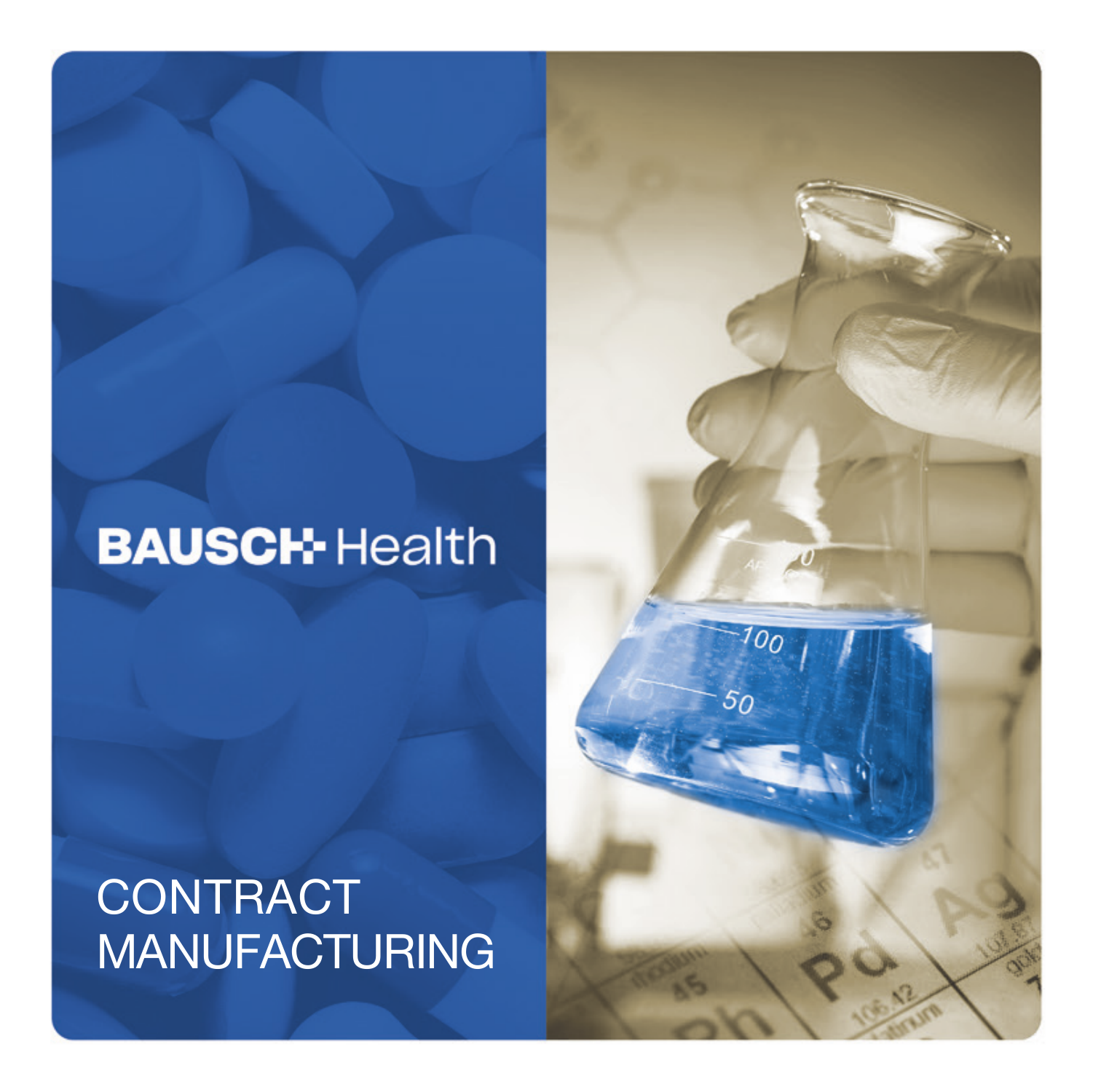# Our plants in Poland

• **BAUSCH HEALTH** is a global pharmaceutical corporation • Shall we become contract manufacturing partners?

• Certificates: GMP (Europe), FDA (US), ISO 13485 (medical devices)

- Contract manufacturing with customer product dossier
- Out-licensing: product licenses from Bausch Health portfolio
- Our equipment and experienced team are at your disposal
- **TAKE YOUR PICK!**



Jelfa Pharmaceutical Company Jelenia Góra



#### • PRODUCT FORMS:

- **injections:** solutions for injections
- **solid dosage:** tablets
- **semi-solid:** ointments, creams, gels, emulsions

#### • PACKAGING:

- **injections:** ampoules
- **solid dosage:** blisters, bottles
- **semi-solid:** aluminum and plastic tubes
- CERTIFICATES: GMP, FDA

#### • PRODUCT FORMS:

- **solid dosage:** tablets, hard gelatine capsules, powders
- **liquids:** syrups, drops & sprays, emulsions, suspensions

#### • PACKAGING:

- **solid dosage:** blisters, bottles, sachets - **liquids:** glass and plastic bottles
- CERTIFICATES: GMP

#### ICN Polfa Rzeszów

# **ICN Polfa Rzeszów S A**





#### EMO-FARM Ksawerów near Łódź



#### • PRODUCT FORMS: - **semi-solid:** ointments, creams, gels, emulsions

• PACKAGING: - aluminum and plastic tubes, sachets

• CERTIFICATES: GMP. ISO 13485

- PRODUCT FORMS: - HEMA and PMMA intraocular lenses
- capsular tension rings
- PACKAGING: - universal system or preloaded injectors
- CERTIFICATES: ISO 13485
- Winner of Polish Quality Award 2014 in middle-sized manufacturing organisations category.
- Plant manager Marcin Dębowski is a winner of Outstanding Leader Award within Polish Quality Award 2014.

Valeant Med **Warsaw** 

VVALEANT MED



## **BAUSCH-Health CONTRACT MANUFACTURING**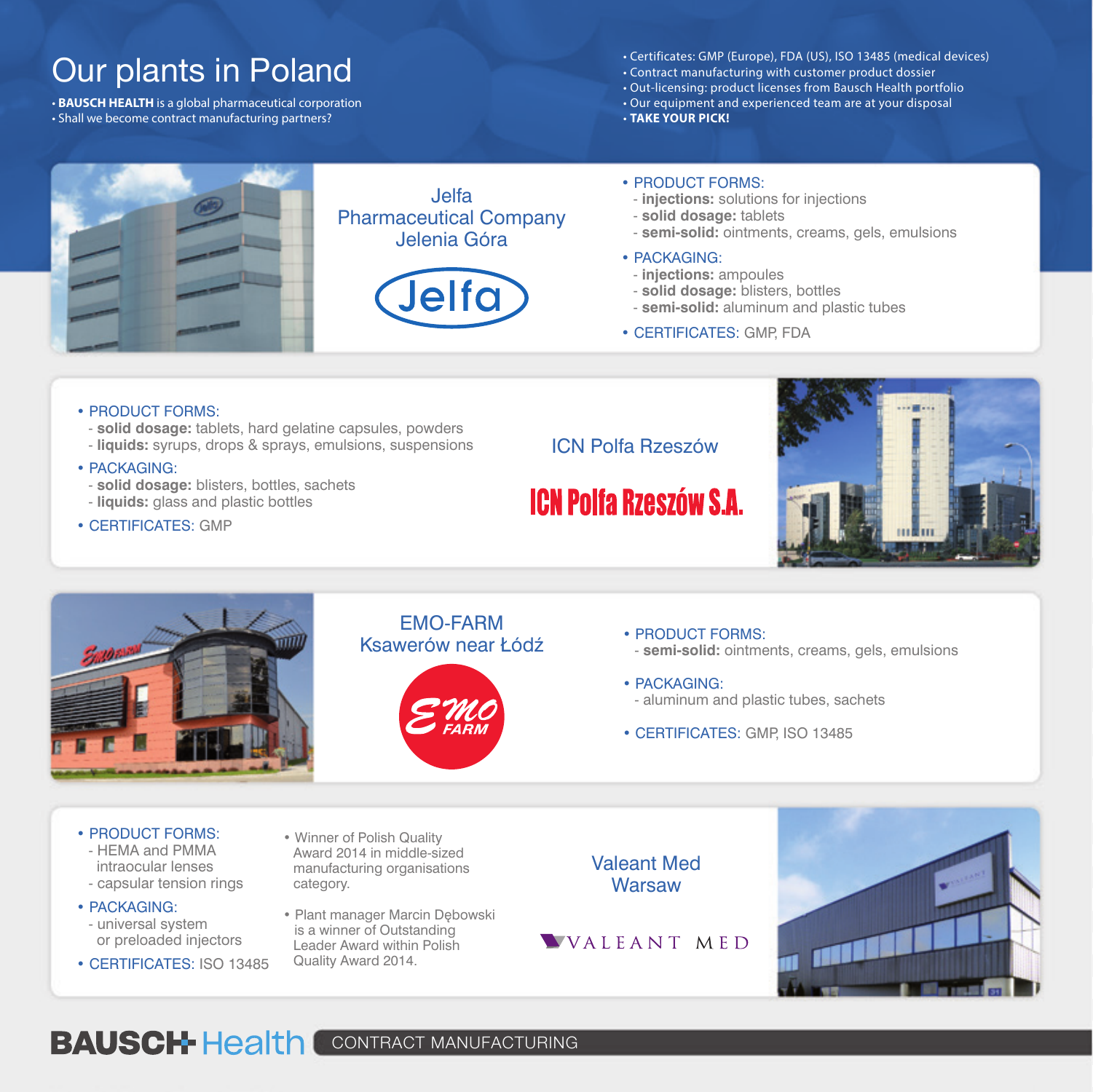# Take your pick!

### Pharmaceutical products, medical devices, dietary supplements, cosmetics



### **Injections**

- solutions for injections
- batches: 30-320 kg
- packaging:
	- ampoules 1-5 ml



### **Tablets**

- batches: 80-600 kg
- packaging:
	- blisters: PVC/ALU, PVDC/ALU, ALU/ALU
	- plastic and glass bottles 20-70 ml



### Film-coated tablets

- batches: 120-600 kg
- packaging:
- blisters: PVC/ALU, PVDC/ALU, ALU/ALU
- plastic and glass bottles 20-70 ml



### Sugar-coated tablets

- batches: 100-450 kg
- packaging:
	- blisters: PVC/ALU, PVDC/ALU, ALU/ALU
	- plastic and glass bottles 20-70 ml



### Hard gelatin capsules

- sizes: 0, 1, 2, 3, 4
- batches: 80-300 kg
- packaging:
- blisters: PVC/ALU, PVDC/ALU, ALU/ALU
- plastic and glass bottles 20-70 ml



### **Ointments**

- sterile manufacturing available
- batches: 100-1500 kg
- packaging:
	- aluminum and plastic tubes 3-200 g
	- sachets 35×75 mm, 60×80 mm

# **BAUSCH-Health**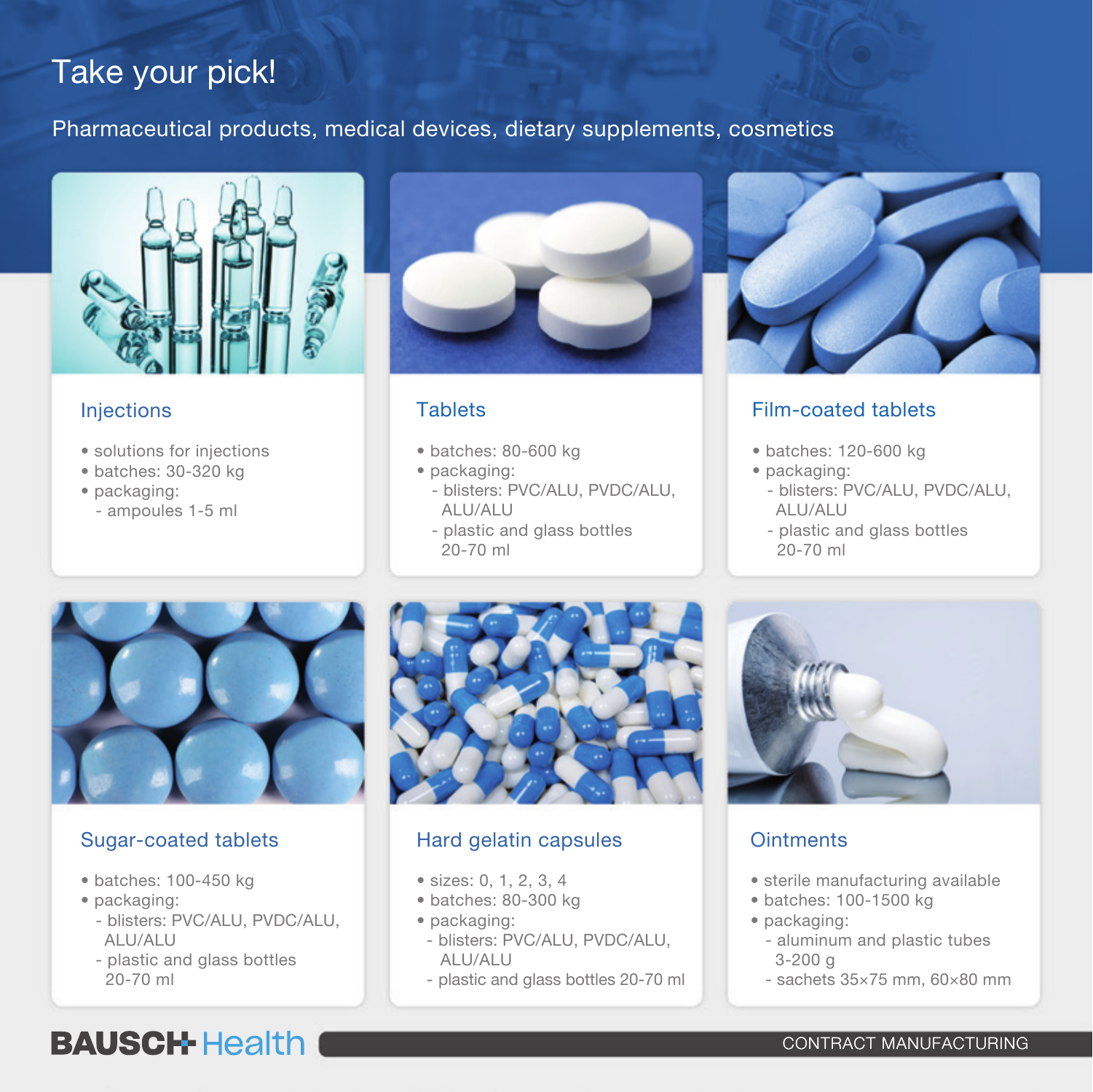

### Creams

- sterile manufacturing available
- batches: 100-1500 kg
- packaging:
	- aluminum and plastic tubes 3-200 g
	- $-$  sachets  $35\times75$  mm,  $60\times80$  mm



### Gels

- sterile manufacturing available
- batches: 100-1500 kg
- packaging:
	- aluminum and plastic tubes 3-200 g
- $-$  sachets  $35\times75$  mm,  $60\times80$  mm



### Dermatological emulsions

- sterile manufacturing available
- batches: 250-1500 kg
- packaging:
	- aluminum and plastic tubes 3-200 g



### Dermatological suspensions

- sterile manufacturing available
- batches: 250-1500 kg
- packaging:
	- aluminum and plastic tubes 3-200 g



### Dermatological liquids

- sterile manufacturing available
- batches: 250-1500 kg
- packaging:
	- plastic bottles 15-60 g



### Drops & sprays

- batches: 200-1000 litres
- packaging:
	- screw-on bottles 10 ml
	- snap-on bottles 15, 30 ml

## **BAUSCH-Health**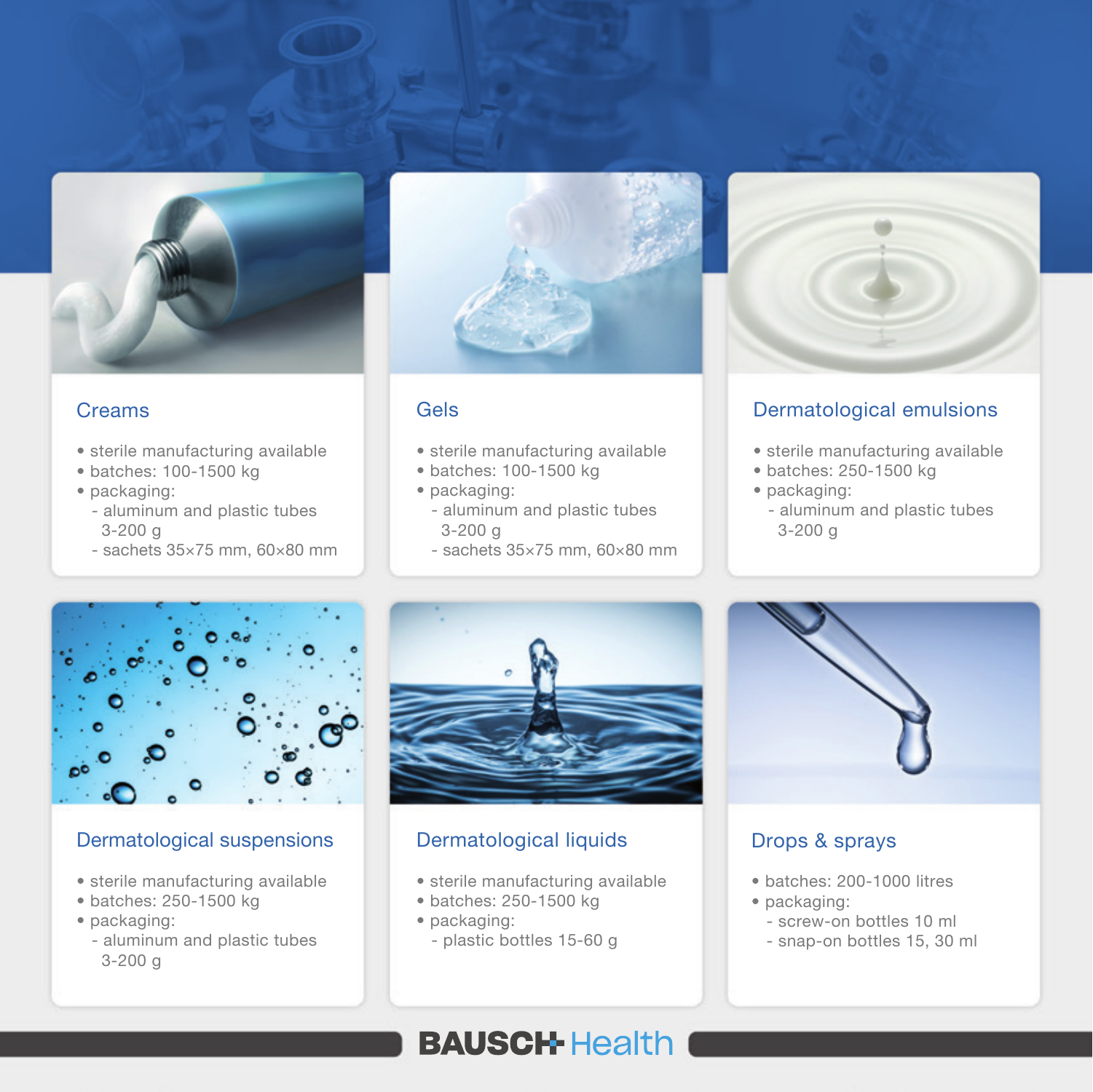

### Syrups

- batches: 200-1000 litres
- packaging:
- glass bottles 100, 125, 200 ml
- PET bottles 100, 150 ml



### Emulsions

- batches: 200-1000 litres
- packaging:
- glass bottles 100, 125, 200 ml
- PET bottles 100, 150 ml



### **Suspensions**

- batches: 200-1000 litres
- packaging:
	- glass bottles 100, 125, 200 ml
	- PET bottles 100, 150 ml



### Powders

- batches: 80-300 kg
- packaging:
	- stick sachets: width 40 or 65 mm, length 60-180 mm



### Medical devices

- HEMA and PMMA intraocular lenses
- capsular tension rings (CTR)
- packaging:
	- preloaded injectors and other



### Assembly in ISO8 cleanroom

- production space 80 m<sup>2</sup> in ISO8 cleanliness class
- welding of sterilization-ready individual packages
- MDD 93/42/EEC and EN ISO 13485 compliance

# **BAUSCH-Health**

#### CONTRACT MANUFACTURING